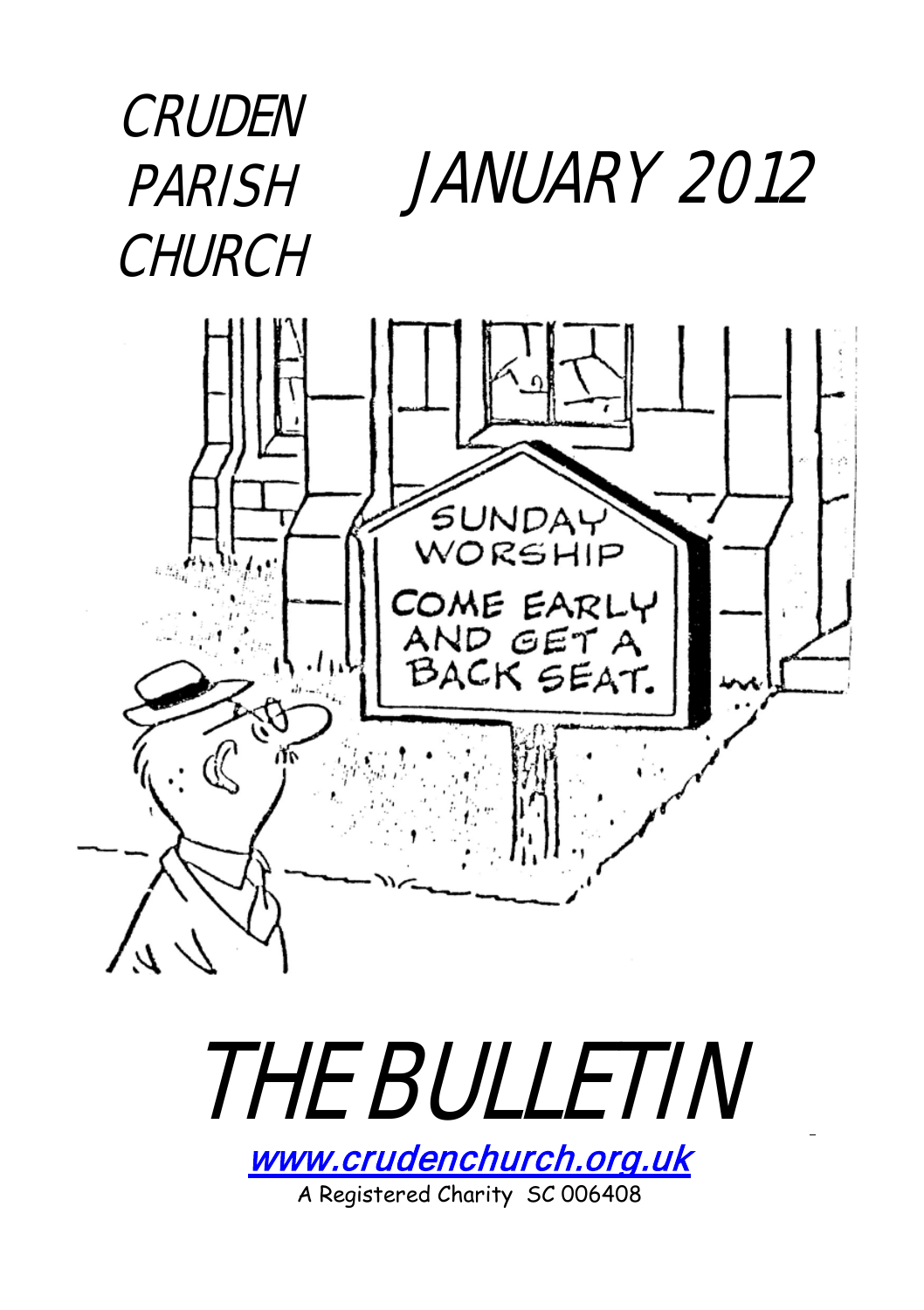# **DIARY DATES**

# **JANUARY 2012**

#### EACH WEEK

*Sundays* 10.00 am Children's Sunday Club in the Old Church & Stables

| Sunday 1st      | $\ddot{\phantom{a}}$ | <b>MORNING SERVICE</b>                                       | 10.00 am          |       |
|-----------------|----------------------|--------------------------------------------------------------|-------------------|-------|
| Sunday 8th      | $\ddot{\cdot}$       | <b>MORNING SERVICE</b>                                       | $10.00$ am        |       |
| Monday 9th      | $\ddot{\cdot}$       | Watch & Talk Group 7.30 pm 3 Main Street, Cruden Bay         |                   |       |
| Sunday 15th     | ٠                    | <b>MORNING SERVICE</b>                                       | 10.00 am          |       |
| Monday 16th     | $\ddot{\cdot}$       | Education & Worship Committee                                | $7.30 \text{ pm}$ | Manse |
| Sunday 22nd     | $\ddot{\cdot}$       | <b>MORNING SERVICE</b>                                       | 10.00 am          |       |
| Monday 23rd     | $\ddot{\cdot}$       | <b>Kirk Session</b>                                          | $7.30 \text{ pm}$ | Hall  |
| Tuesday 24th    | $\cdot$ :            | Week of Prayer Act of Worship                                | $7.30 \text{ pm}$ | Manse |
| Sunday 29th     | $\ddot{\phantom{a}}$ | <b>MORNING SERVICE</b><br><b>Sacrament of Holy Communion</b> | $10.00$ am        |       |
| Monday $30th$ : |                      | The Guild<br>Mr & Mrs Neilson - Views from New Zealand       | $7.30 \text{ pm}$ | Hall  |

### JANUARY HYMN BOOK - CH4

THE NEXT ISSUE OF THE BULLETIN WILL COME OUT ON **29 JANUARY**. Copy for inclusion to be handed into the Manse as soon as possible.

#### **2011 Shoebox Appeal**

Thank you to everyone who generously filled shoe boxes or gave a donation towards sending them. Thanks also to the Junior Church and those members who helped to organise the boxes. Thanks to you, 27 people will have a happier Christmas.

*Rosemary Reid*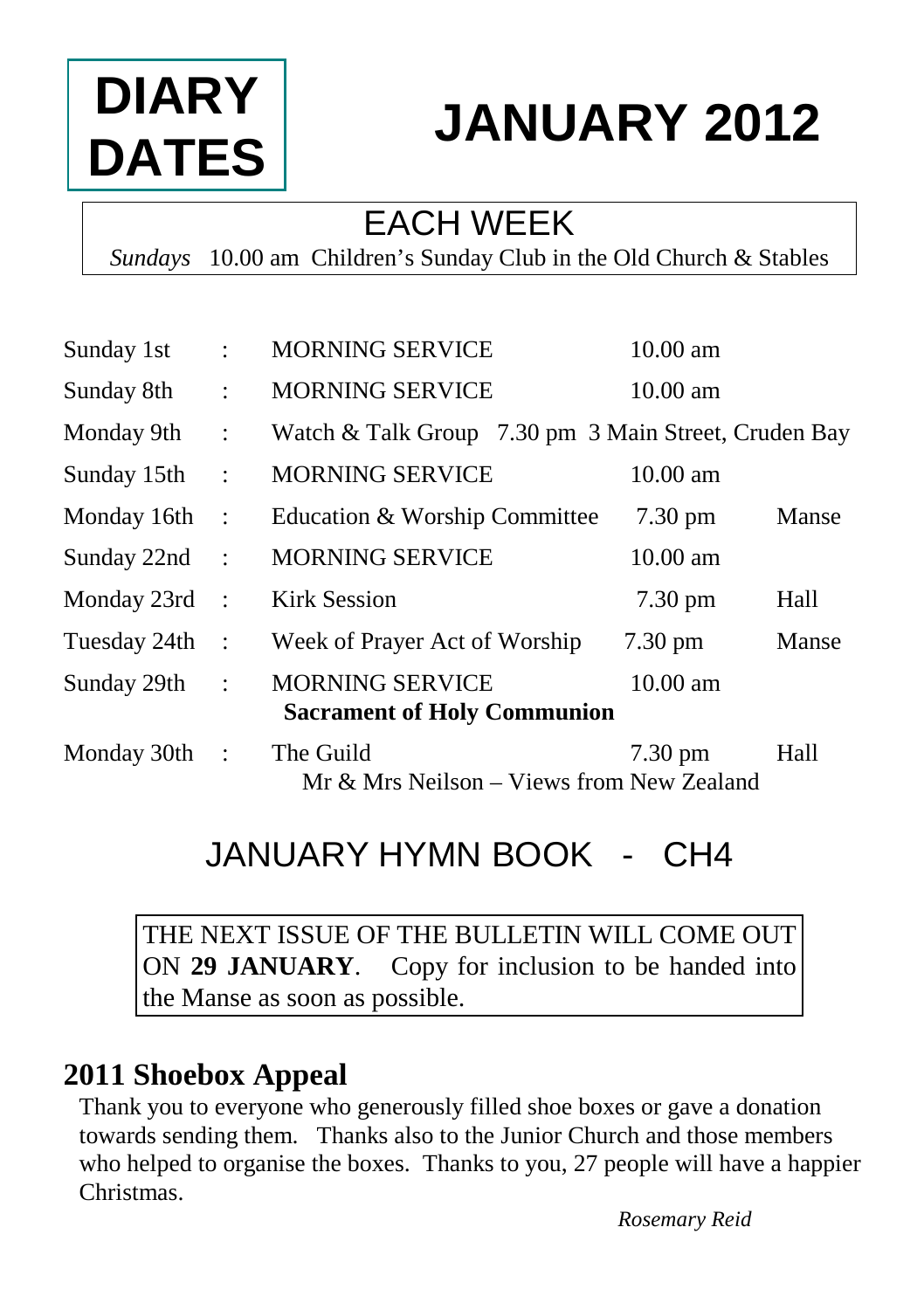### FROM THE MINISTER 22 December 2011

Dear Friends

### A very Happy New Year to you all

2011 was a strange year in many ways. There was much that was cheering and positive but there was also frustration and disappointment. I took encouragement from the fact that we had more baptisms and more people joining by Profession of Faith. I was also heartened by the support given by so many to our fundraising. But that is what brings me to the frustration! I am very disappointed that our temporary windows have not yet been replaced because of the time taken for the local authority to consider our listed building planning application. We still have not heard that we can go ahead and, to try and look for a silver lining in this particular cloud, I am trying to tell myself that it will be an early achievement of 2012 that the temporary windows will be replaced.

#### **Whatever else the New Year brings I hope it will be a time of peace and growth and love for all of us.**

However, it will be a year of extra responsibility for me. The Presbytery of Buchan has appointed me as Interim Moderator in Trinity Church, Peterhead and Boddam after the retiral of the minister at the end of November. So only one year after standing down as Interim Moderator at Deer Parish Church, once again I have awaiting me more meetings and the need to be in another pulpit occasionally on Sunday mornings. Let us hope that it does not take too long for Trinity Church to find a new minister

Once again can I remind you that, while I welcome the opportunity to visit people in hospital, I rarely get informed by the hospital of any admission. I would urge any family who would be pleased for me to visit one of their number in hospital to get in touch directly with me.

Your friend and minister

Rodges Nailso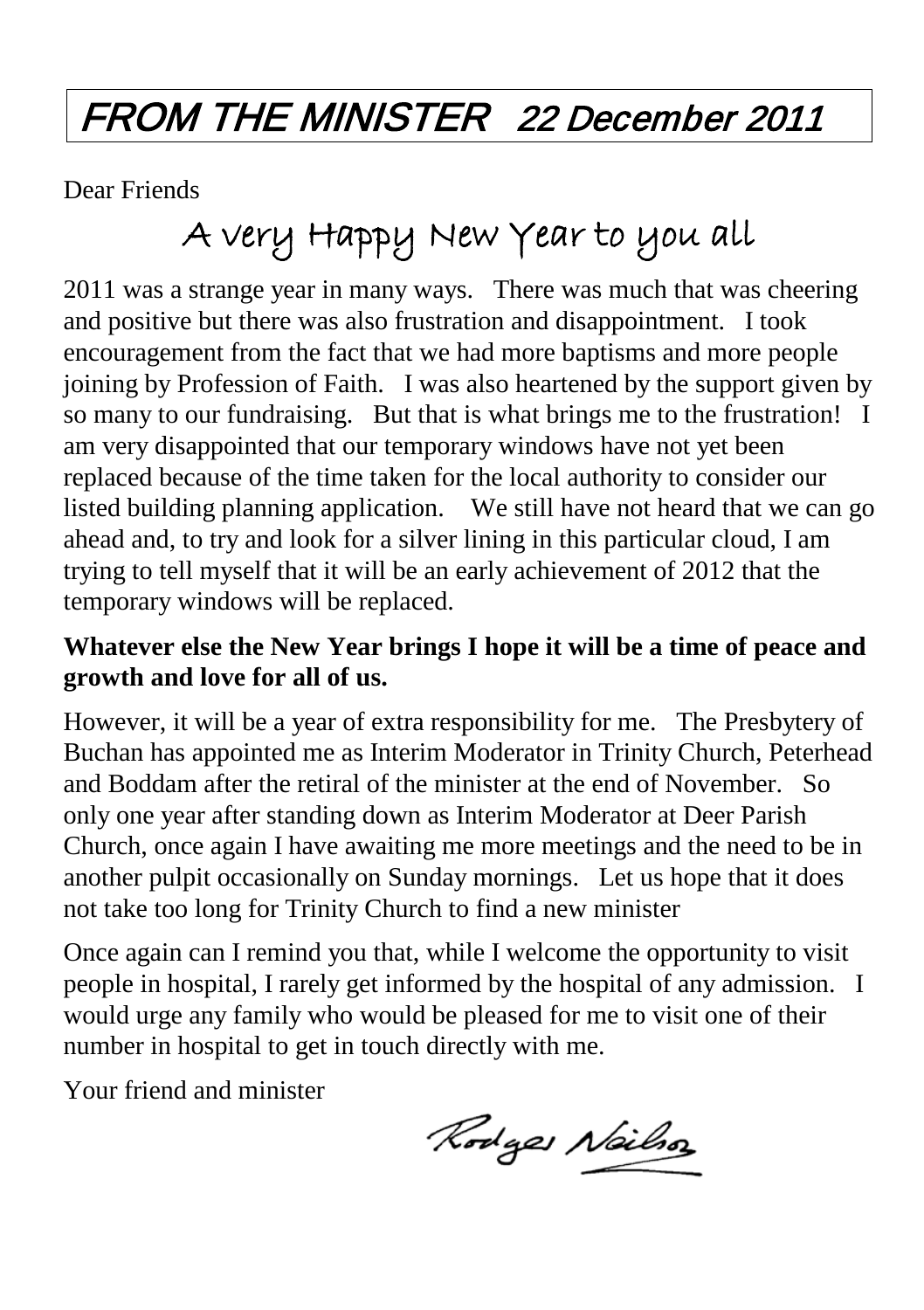## **PARISH REGISTER**

\*(denotes church member)

#### **BAPTISM**

Sadie Macintosh, 1 Collieburn Crescent, Peterhead.



**Duty Elders** Beatrice Fawkes, Jack Young, Katherine Hyman, Jim MacDonald, Sandy Smith, Robert Esson, Betty Forrester, Irene Will, Rosemary Pittendrigh, Betty May.



## SALE OF COMMUNION TOKENS

Throughout the 18th & 19th centuries tokens were used as a means of admittance to Communion. These tokens in time were replaced by the card that the Elders' delivered to members.

To help with the fundraising for the new windows, Session agreed to the selling of the old Cruden tokens.

There are three different tokens relating to Cruden Old Church, and 1 token relating to Cruden West Church in Hatton. The tokens are presented in a card that gives a short history of the use of the tokens, and will cost £15 for 4, of £5 for 1.

The tokens will be on sale early in the New Year as a start to the celebrations of 1000 years of Christianity in the Parish of Cruden. If anyone would like to place an order please contact Jean Beedie on 01779 84137 *Jean Beedie*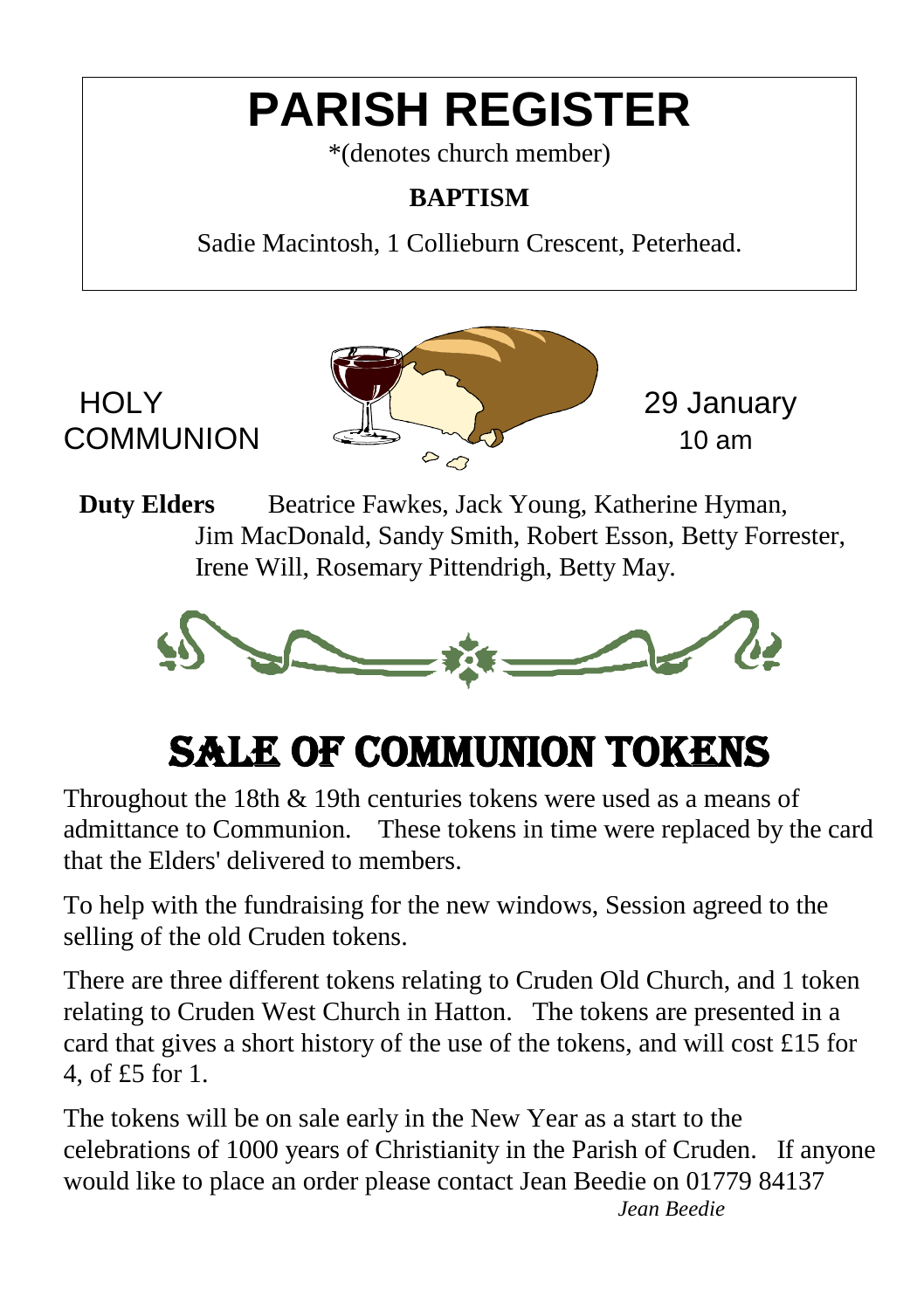### **SUNDAY MORNING DUTIES – 10 am**

| <b>Date</b> | Door                                     | <b>Flowers</b>         | <b>Teas</b>                                      | <b>Children</b>                                                               |
|-------------|------------------------------------------|------------------------|--------------------------------------------------|-------------------------------------------------------------------------------|
| 1 Jan       | <b>Alison Neilson</b><br>Mary McNaughtan |                        | Wilma Moir<br><b>Beatrice Fawkes</b>             | Holiday                                                                       |
| 8 Jan       | <b>Margaret Adams</b><br>Sandy Smith     | Anne Smith             | Iris Durno<br><b>Sharon Clark</b>                | Katherine Hyman<br>Maureen Reid<br>Colin Skinner<br><b>Charlotte Lamb</b>     |
| $15$ Jan    | <b>Margaret Adams</b><br>Sandy Smith     |                        | Margaret Jamieson<br>Kathleen Craig              | Karla Buswell<br><b>Brenda Cadger</b><br>Helen Smith<br>Charlotte Lamb        |
| $22$ Jan    | Annette Garden<br>Isobel Young           |                        | Fiona Stephen<br>Anne Cadey                      | Katherine Hyman<br>Maureen Reid<br>Colin Skinner<br>Charlotte Lamb            |
| $29$ Jan    | Annette Garden<br>Isobel Young           | Violet Penny           | Elma Cumming<br>Marilyn Samways                  | Karla Buswell<br><b>Brenda Cadger</b><br>Helen Smith<br><b>Charlotte Lamb</b> |
| 5 Feb       | Shonah Taylor<br><b>Betty May</b>        | <b>Beatrice Fawkes</b> | <b>Margaret Adams</b><br>Jim MacDonald           | Katherine Hyman<br>Maureen Reid<br>Colin Skinner<br><b>Charlotte Lamb</b>     |
| 12 Feb      | Shonah Taylor<br><b>Betty May</b>        | Atholene Ritchie       | <b>Elizabeth Bruce</b><br><b>Betty Forrester</b> | No Junior Church                                                              |
| 19 Feb      | Muriel Cantlay<br>Iris Durno             |                        | <b>NO TEAS</b>                                   | Karla Buswell<br><b>Brenda Cadger</b><br>Helen Smith<br>Charlotte Lamb        |
| 26 Feb      | Muriel Cantlay<br><b>Iris Durno</b>      |                        | Norma Forman<br>Liz Carnie                       | Katherine Hyman<br>Maureen Reid<br>Colin Skinner<br><b>Charlotte Lamb</b>     |

### **TO THOSE ON SUNDAY DUTY**

If unable to do door duty, please inform the Minister - 841229. If unable to do tea duty, please inform Wilma Moir - 841516. We would prefer, if you are unable to fulfil your duty, that you endeavour to find your own replacement before informing the Minister or Wilma as appropriate.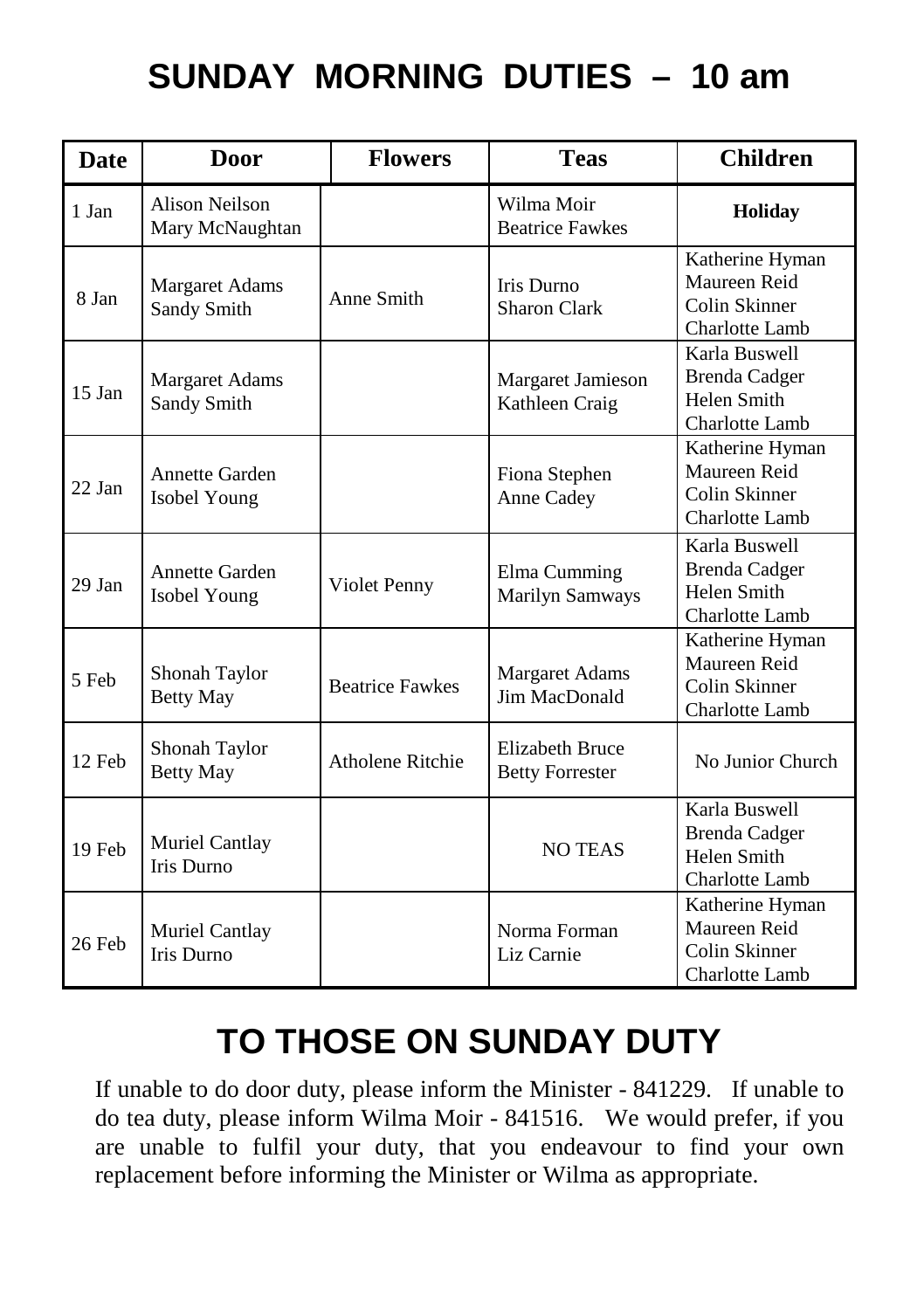

If you want to be happy, begin where you are Don't wait for some rapture that's future and far. Begin to be joyous, begin to be glad And soon you'll forget that you ever were sad..

You grow up the day you have your first real laugh - at yourself.

Some cause happiness wherever they go; others whenever they go.

One of the great arts of living is the art of forgetting.

### Watch And Talk Group

14 November 2011 The Bible's Buried Secrets

The DVD of the Bible's Buried Secrets proved to be very interesting and certainly controversial. It would seem that, if we were to dig deeper into the Bible, particularly the Old Testament, we might consider that some of the Scribes managed to cover up the fact that not only did the Hebrews, at one time, worship more than one God but one of their Gods was Baal who was also worshipped by the Canaanites. There was also another God called El. El was known as the father of all Gods and he had a consort known as the Goddess Asherah.

As Christians most of us have never thought of our God as being either male or female, the name of our God is Yaweh, a name the Jews refuse to let pass their lips, possibly because it may be considered irreverent to do so. If we were to dissect the Scriptures it is believed we find that Yaweh also had a female companion. It is strange that after all we have been led to believe about men being the dominant characters in the Bible, there is a possibility we may have to accept that women have also taken a major role in the moulding of our beliefs.

As God made us in his own image, it would make sense, the film argued, to accept and understand that He too needs the companionship of a consort.

Our next Meeting is not until 9 January 2012 at 7.30 pm, again at the home of Mrs Marilyn The theme of the DVD to be watched is 'Does Christianity have a Future?'

*Jenny McGarrol*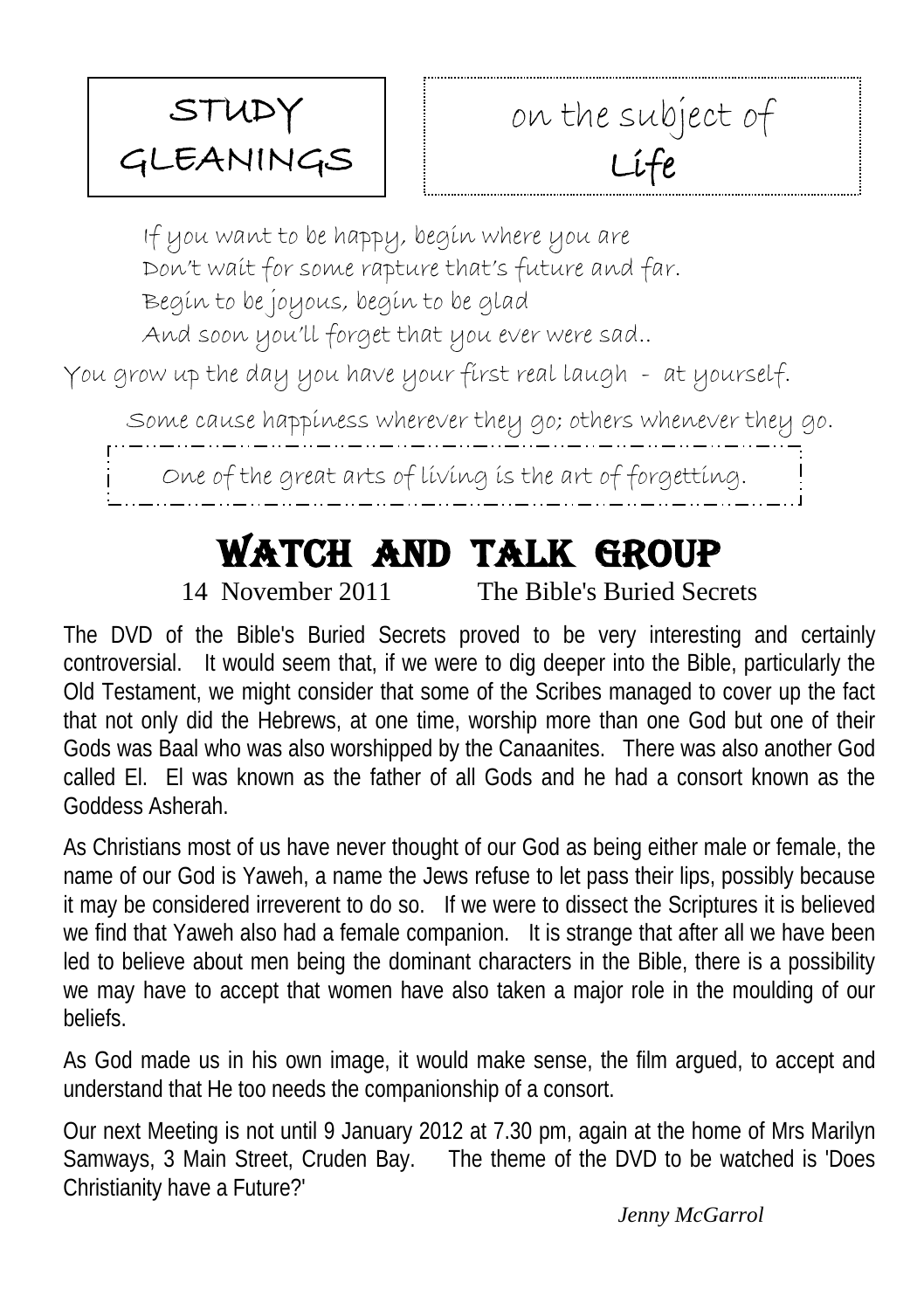#### From Poppy Scotland

A letter of thanks has been received after our donation of £155, collected on Remembrance Sunday, was sent.

The 2010 amount had only been £75, less than usual because fewer people attended the Remembrance Sunday service which that year was in the Hall because of the work being done to the church east wall.)

### PROJECT FUNDRAISING

The Social Committee was delighted to welcome people to their Quiz Night in the church hall on 4 November. The Quizmaster was Jon Roberts and £176 was passed on to the Property Project. Warm thanks were extended to all who helped to make the evening a success.

*A most enjoyable Ythan Singers Christmas Concert on 11 December resulted in £333.40 being donated. We are grateful to the Singers for their willingness to support us in this way.*

The November /December Christmas Stall saw sales of almost £600 but costs were involved so the final profit to be added to the Project Fund is still to be worked out. Thanks are due to all who supported the Stall.

*The final figure raised by the minister and his wife's sponsored West Highland Way Walk was £3,485.*

### SMIL<sub>E</sub>

Teacher: George Washington not only chopped his father's cherry tree, but also admitted it. Now, Louis, do you know why his father didn't punish him.?

Louis: Because George still had the axe in his hand?

Teacher: Clyde, your composition on "My Dog" is exactly the same as you brother's. Did you copy his> Clyde: No, teacher, it's the same dog.

"I don't know why some people change churches; what difference does it make which one you stay away from?"

\*\*\*\*\*\*\*\*\*\*\*\*\*\*\*\*\*\*\*

### FAITH

God promises a safe landing, not a calm passage.

The will of God never takes you to where the grace of God will not protect you.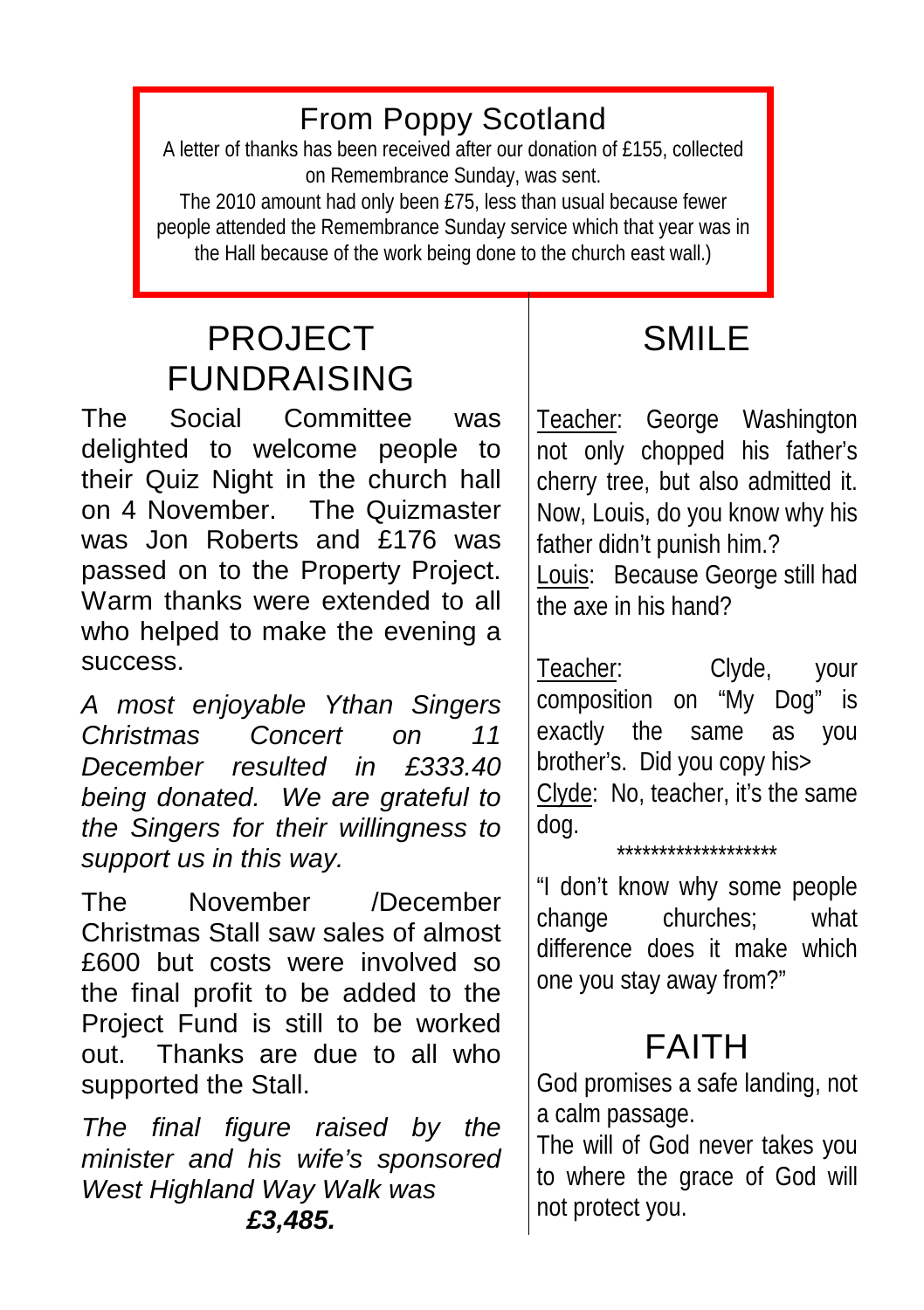

#### JANUARY ISSUE OF THE MAGAZINE OF THE CHURCH OF SCOTLAND

**'In the service of Christ' for 125 years.**  Jackie Macadam looks at the first 125 years of the Church of Scotland Guild, and General Secretary Iain Whyte looks forward to the next 125.

Plus The Big Question: What does the Guild mean to you?

**To the Manse Born** The Very Rev Dr James Simpson looks at some of the distinguished contributions made by manse children to church and public life.

**Capturing God's Creation** Jackie Macadam meets artist Hamish Montgomery and finds the influence of faith alive in his work.

**Stepping Out in Faith** The Rev Fiona Mathieson appeals to readers to project a more positive image of the Church.

**Ministry of Flowers** In the introduction to a new series focussing on the Christian themes of flowers and plants, Muriel Armstrong emphasises the importance of flowers in Church.

**View from the Pew** Jean Langlands considers the issues of hymns and musical keys.

**A Chance to be Children** Jackie Macadam describes the work of the awardwinning charity CHICKS.

**Beyond the 'Big C'** A doctor whose illness and faith provided artistic inspiration.

**Moses – Liberty, Law and Grace** The Very Rev Gilleasbuig Macmillan highlights the additional gifts of Moses.

**Plus all the regular columnists, letters, reviews and crosswords – all for just £1.80**

Did you know an audio version of Life and Work is available, free, for people registered blind and partially sighted? Contact Andrew Murray at the Dumfries Tape Service, 122-124 Irish Street, Dumfries DG1 2AW, or call 01387 273657.

**Anyone wishing to subscribe to this most interesting and informative magazine of the Church of Scotland should contact: Mrs Isobel Young Tel: Cruden Bay 812360**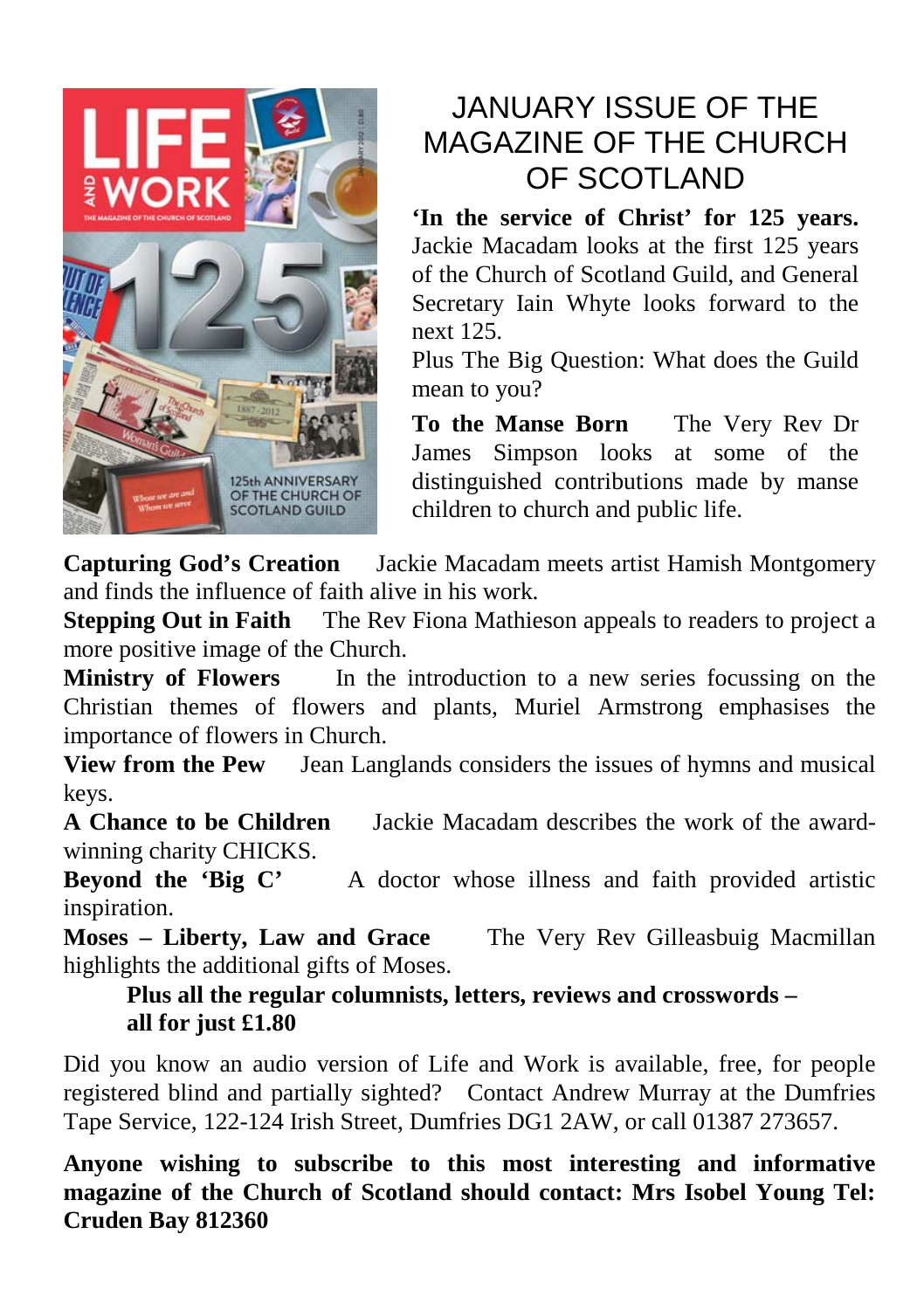### CRUDEN CHURCH GUILD

#### **Monday 31 October 2011**

Rosemary Pittendrigh welcomed all members and guests to this well attended meeting. After the hymn, reading and prayer, she handed over to our own Robert Esson, the speaker for the evening. He gave us a wonderful talk and presentation on Mission Aviation Fellowship's Madagascar project, a subject which was obviously of great interest to him. His enthusiasm for the project was evident as he spoke. Annette Garden gave a vote of thanks.

After a lovely cup of tea, Rosemary then closed the meeting and wished everyone a safe journey home.

#### **Monday 28 November 2011**

Rosemary welcomed all members to yet another well attended meeting. She then introduced the speaker for the night, Ms Susan Burgess, Estate Manager at Pitmedden Gardens. Her talk and presentation was well received by all, and it was quite surprising how few permanent staff were employed to keep the gardens in such perfect condition and that the National Trust relied on volunteers for the menial tasks. Again the subject kept us all interested. Robert Esson then gave a heartfelt vote of thanks.

Rosemary closed the meeting, and wished everyone 'Safe home'.

#### **Monday 12 December 2011.**

#### **Christmas Party Time!**

Nearly all of our members congregated in the St Olaf Hotel for our annual Christmas Bash! After Robert Esson said Grace, we all sat down to eat the lovely meal provided. After the meal it was time for Secret Santa, and many ooh's and ah's were heard as parcels were opened. Then Rosemary produced a quiz for us to ponder over. Before we went home, we sang a few Christmas Songs, which fairly got us in the mood for the festive season. Robert Pettigrew then expressed thanks to Rosemary, and to Alison and the staff at the St Olaf, for the lovely meal. Rosemary wished everyone a Merry Christmas, and of course a safe journey home on a very stormy night.

*Lorraine Neilson*

**RESPONDED MANAGEMENT CONTROLS IN A 2005 FOR** 

#### *TO HELP YOU SMILE …….AND THINK*

*The good Lord didn't create anything without a purpose, but mosquitoes come close!*

*When you get to your wit's end, you'll find God lives there.*

*Quit griping about your church; if it was perfect, you couldn't belong!*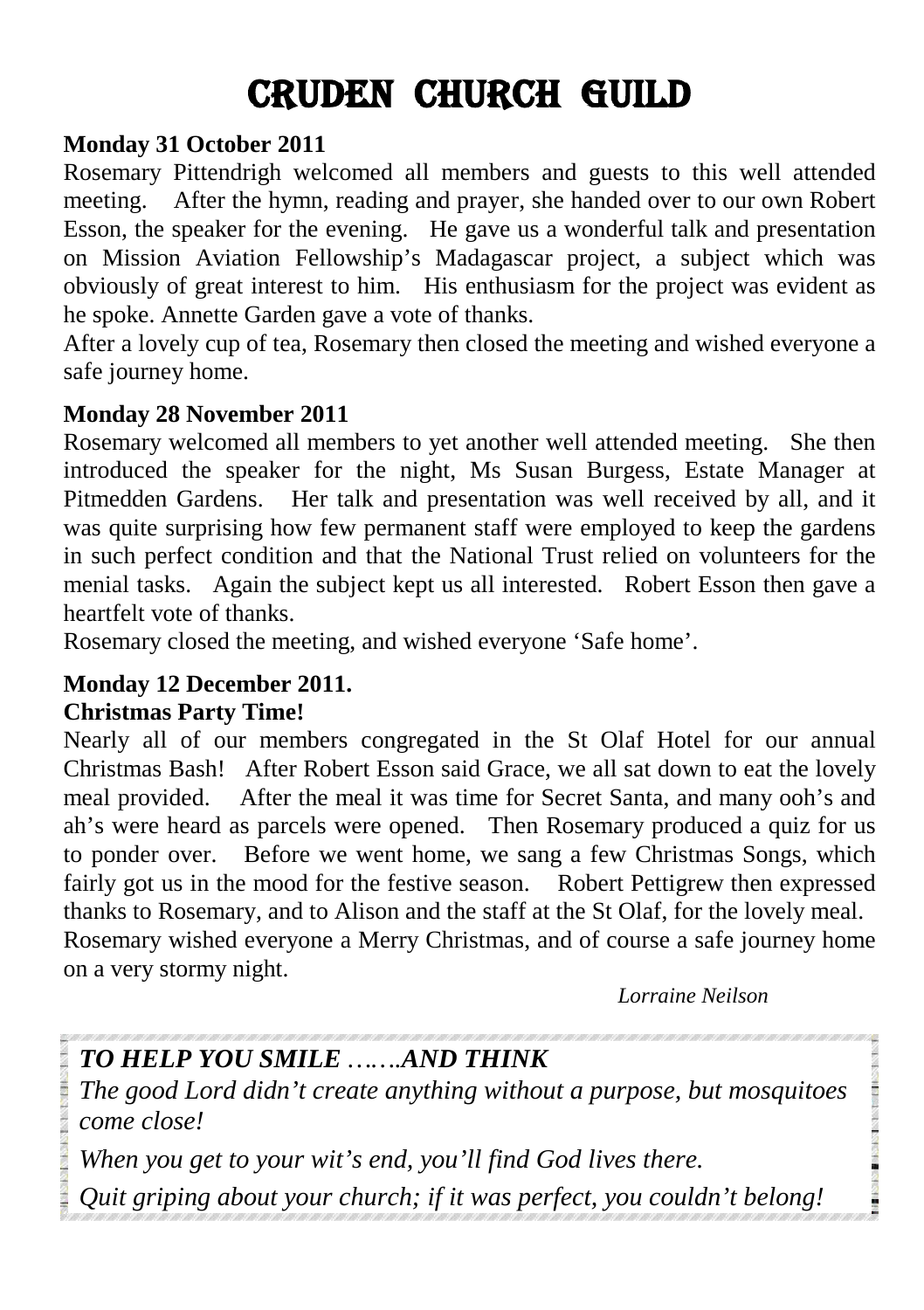#### Week Of Prayer For Christian Unity January 2012

#### **As we pray for and strive towards the full visible unity of the church, we – and the traditions to which we belong – will be changed, transformed and conformed to the likeness of Christ.**

Churches around the world traditionally mark the Week of Prayer for Christian Unity from 18 to 25 January in the eight days between the feasts of St. Peter and St. Paul but these dates need not be strictly kept.

The Rev Bob Fyffe, General Secretary, Churches Together in Britain and Ireland writes

*Change is at the heart of our Christian faith. Saint Paul said that anyone who is in Christ is a new creation, and we are called to live as children in the light.* 

*Change is at the heart of human life. The theme for the Week of Prayer for Christian Unity 2012 comes to us from the churches in Poland, who have reflected upon their own experience as a nation, and in particular how, as a nation, they have been changed and transformed by the many upheavals of their history, and sustained by their faith.*

*Change is also at the heart of the ecumenical movement. When we pray for the unity of the church we are praying that the churches that we know and which are so familiar to us will change as they conform more closely to Christ. This is an exciting vision, but also a challenging one.* 

#### WILL YOU VOLUNTEER?

In recent years up to a dozen people have responded to this Bulletin invitation to take part in the Week of Prayer. If **YOU** want to volunteer, all you need do is work your way each day through a page in the leaflet. It should only take about 10 - 15 minutes. Don't worry if you miss a day, just catch up in your own time.

- Look at the questions that begin each day.
- Look up the readings in your bible (If anyone would like to borrow a Good News Bible from the church, contact the minister.)
- Still keeping the initial questions in mind, slowly read the passage for reflection and the prayer that finishes it.
- Then spend a few moments in thought and prayer.
- Finally consider the invitation on the Bulletin page opposite